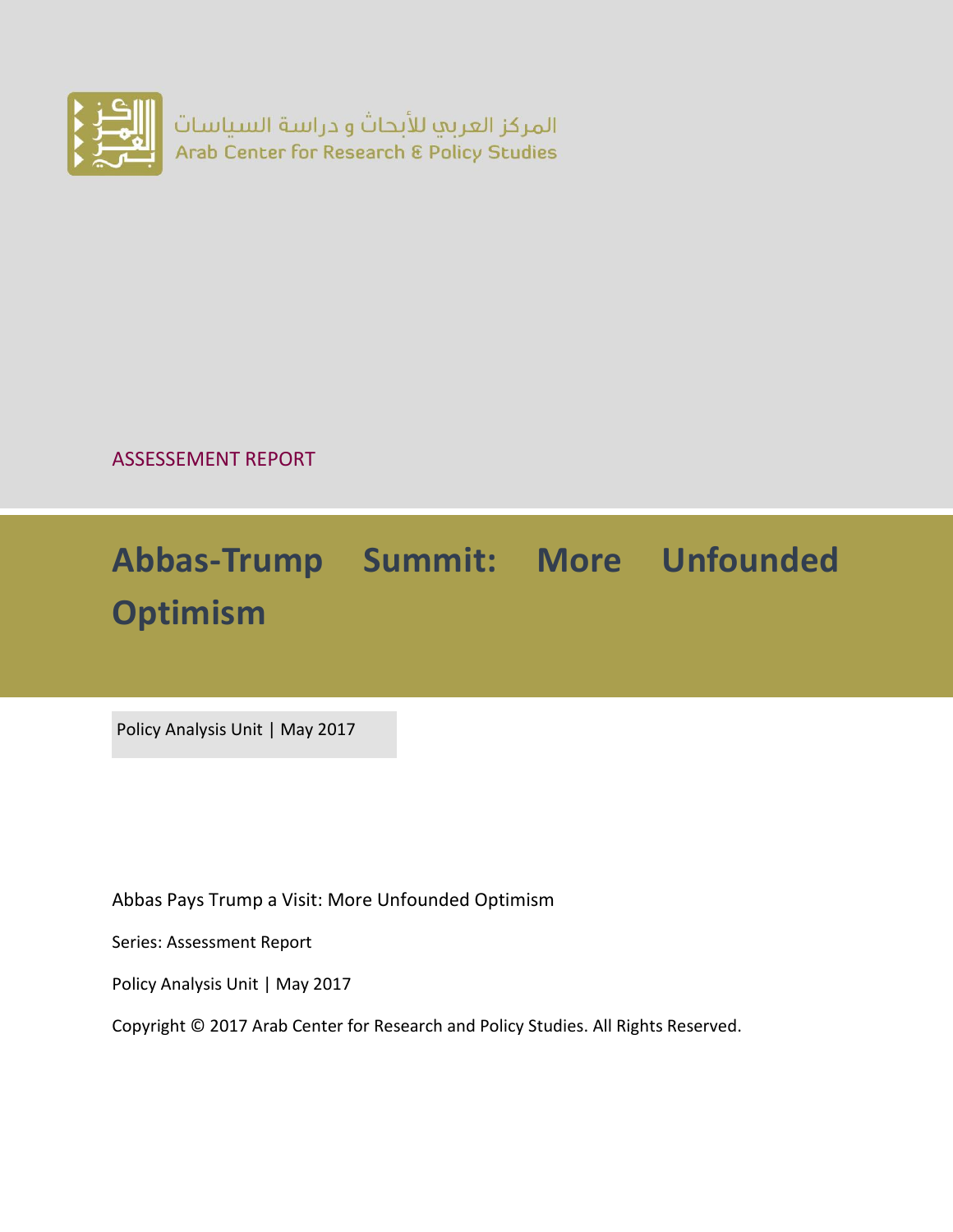The Arab Center for Research and Policy Studies is an independent research institute and think tank for the study of history and social sciences, with particular emphasis on the applied social sciences.

The Center's paramount concern is the advancement of Arab societies and states, their cooperation with one another and issues concerning the Arab nation in general. To that end, it seeks to examine and diagnose the situation in the Arab world - states and communities- to analyze social, economic and cultural policies and to provide political analysis, from an Arab perspective.

The Center publishes in both Arabic and English in order to make its work accessible to both Arab and non-Arab researchers.

#### **Arab Center for Research and Policy Studies**

\_\_\_\_\_\_\_\_\_\_\_\_\_\_\_\_\_\_\_\_\_\_\_\_\_\_\_\_

PO Box 10277 Street No. 826, Zone 66

Doha, Qatar

Tel.: +974 44199777 | Fax: +974 44831651

[www.dohainstitute.org](file:///C:/Users/dena.qaddumi/Desktop/www.dohainstitute.org)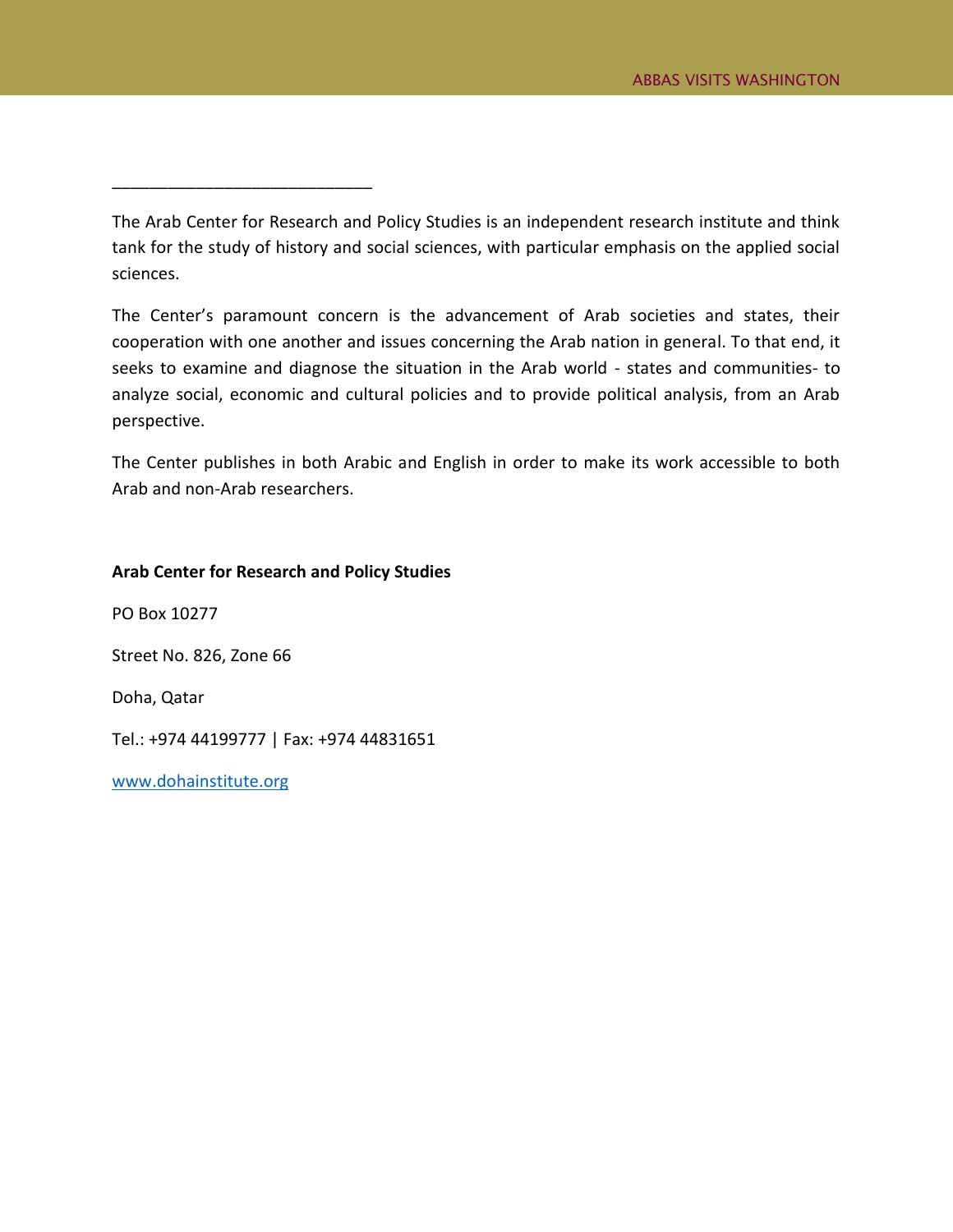## Table of Contents

**[Introduction](#page-3-0) 1 Israeli Red Lines** Error! Bookmark not defined. **Russian-Israeli Liaisons Error! Bookmark not defined.** 

**The US Position** Error! Bookmark not defined.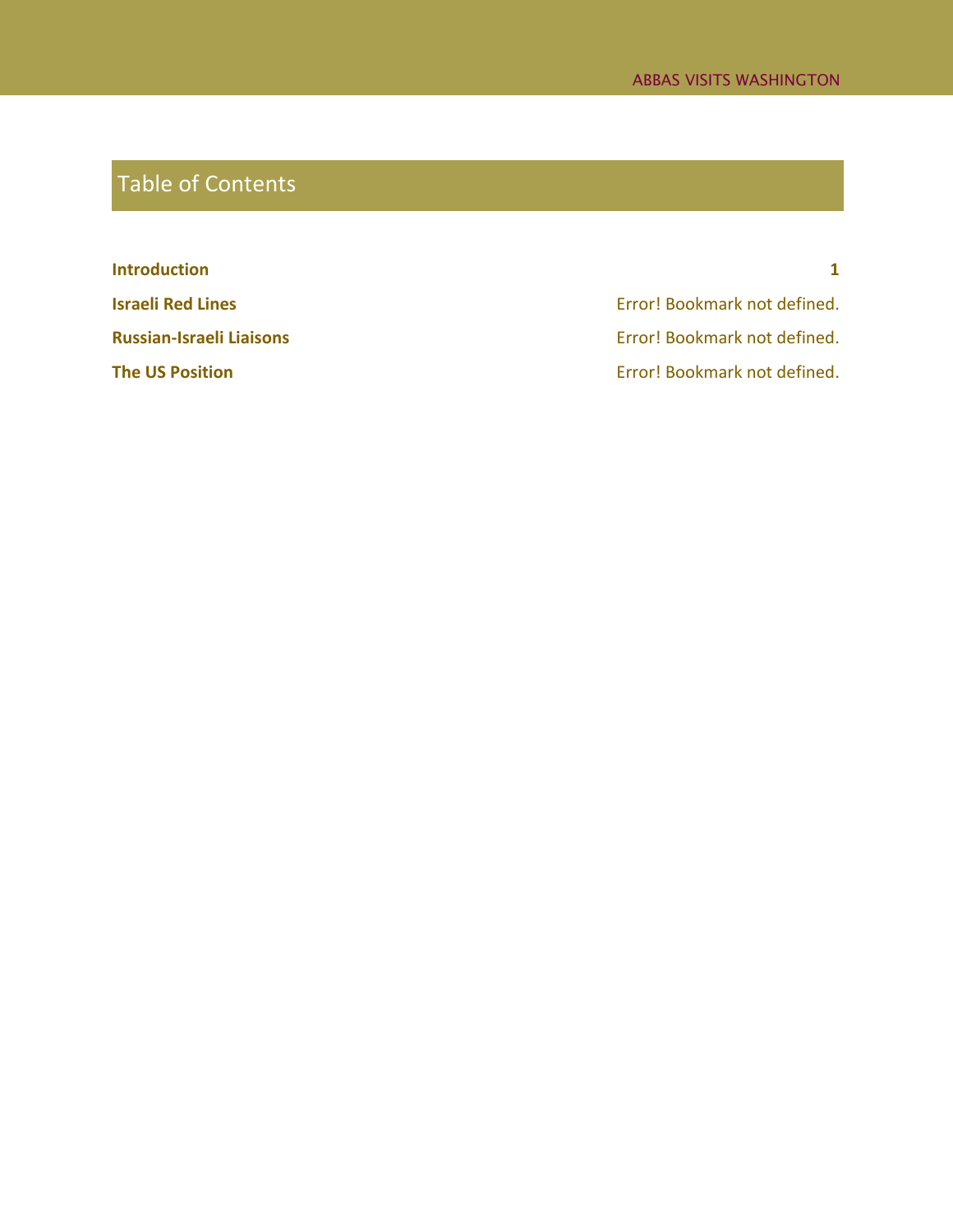#### <span id="page-3-0"></span>**Introduction**

 $\overline{a}$ 

The White House received the Palestinian National Authority President Mahmoud Abbas on Wednesday, 3 May. The visit by the leader of the PNA fits into Washington's new broader approach to stem the tide of Iranian influence in the Middle East while simultaneously fighting ISIL. For the Trump administration--or at the very least, a faction within it--achieving a durable Israeli-Palestinian peace is one way of furthering these two aims.

#### **Palestinian Obligations: A One-Way Street**

Official summaries of the bilateral meeting make reference to an end to the Palestinian-Israeli conflict and "partnership" between the US, the Israelis and the Palestinians, covering specific issues like training and equipping Palestinian security forces. An official statement published by the White House also emphasizes the need for security coordination between the PNA and the Israeli occupation forces in the West Bank<sup>1</sup>. While a series of rigid obligations imposed on the Palestinians could be found throughout official statements from the White House, not a single reference was made to what the Israelis should do. In a joint statement with Abbas, Trump could be heard echoing the cry that "there cannot be lasting peace unless the Palestinian leaders speak in a unified voice against incitement to violate -- and violence and hate". Again, there was no expectation that Israel would reciprocate<sup>2</sup>.

Earlier, Trump had also demanded that the PNA "resolve the issue" of pension payments made to the families of Palestinians detained by Israel<sup>3</sup>. Some Republican Senators have even begun demanding the imposition of US financial sanctions on the PNA until such pension payments are ended. They operate in the knowledge that the PNA is totally dependent on foreign

<sup>&</sup>lt;sup>1</sup> "Readout of the Meeting between President Donald J. Trump and President Mahmoud Abbas of the Palestinian Authority," The White House, Office of the Press Secretary, May 03, 2017, at: [https://www.whitehouse.gov/the-press-office/2017/05/03/readout-meeting-between-president-donald-j](https://www.whitehouse.gov/the-press-office/2017/05/03/readout-meeting-between-president-donald-j-trump-and-president-mahmoud)[trump-and-president-mahmoud](https://www.whitehouse.gov/the-press-office/2017/05/03/readout-meeting-between-president-donald-j-trump-and-president-mahmoud)

<sup>&</sup>lt;sup>2</sup> "Remarks by President Trump and President Abbas of the Palestinian Authority in Joint Statement, The White House Press House, May 3, 2017, available online: [https://www.whitehouse.gov/the-press](https://www.whitehouse.gov/the-press-office/2017/05/03/remarks-president-trump-and-president-abbas-palestinian-authority-joint)[office/2017/05/03/remarks-president-trump-and-president-abbas-palestinian-authority-joint](https://www.whitehouse.gov/the-press-office/2017/05/03/remarks-president-trump-and-president-abbas-palestinian-authority-joint)

 $3$  "Readout of the Meeting between President Donald J. Trump and President Mahmoud Abbas of the Palestinian Authority"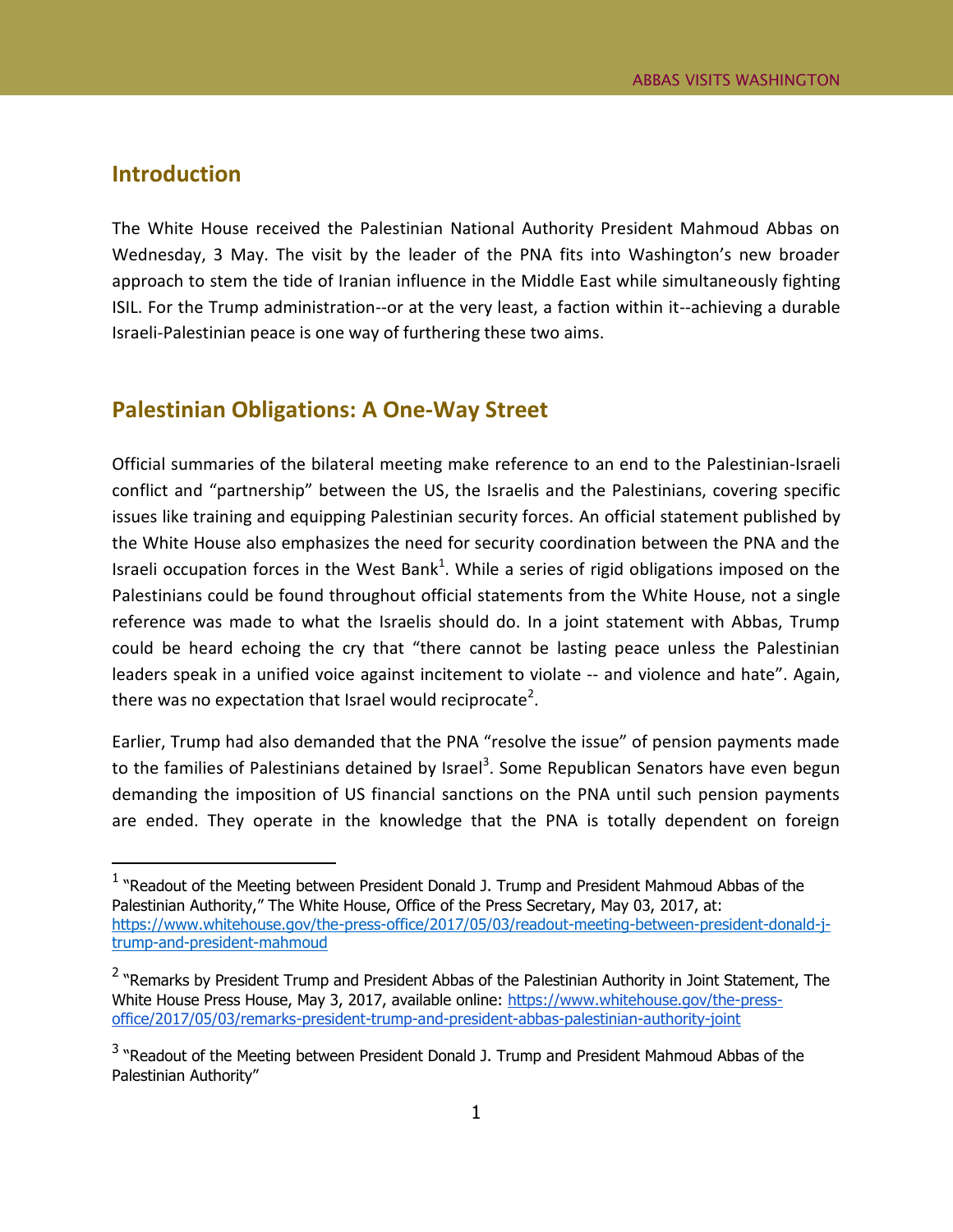financial support. The Palestinian leadership adheres to the existing authority under occupation and is total dependent on external funding and US managerial support to maintain the status quo, and hands over full leadership to the US-led "peace process"

President Abbas' response was to mollify concerns in the White House by insisting that the Palestinians "are raising [their] youth ... children ... grandchildren on a culture of peace. And we are endeavoring to bring about security, freedom and peace for our children to live like the other children in the world, along with the Israeli children in peace, freedom and security"<sup>4</sup>.

#### **The Two-State Solution: Nowhere to be Found**

President Abbas repeatedly made reference to "the Two-State Solution" throughout the press conference he shared with Trump, affirming the need for a Palestinian state to arise on territories which Israel occupied after the June, 1967 war—including East Jerusalem as the capital. In contrast, Trump made no mention of the "Two-State Solution" in any of the official statements released by the White House. Furthermore, the US side declined to make any mention of the settlements during the meetings. A UN Security Council Resolution (2334) passed in December, 2016, affirmed that these settlements were a violation of international law--at the time, then president-elect Trump had decried the Obama Administration's (unusual) refusal to veto UNSC 2334 at the Security Council.

To date, the Trump Administration has repeatedly hinted that it is prepared to break with decades of White House policy—including both Republican and Democrat administrations—in no longer supporting the Two-State Solution. Previous US administrations have always declined to spell out what the borders of a future Palestinian state should be--insisting instead that that would be decided by mutual negotiation between the Palestinians and Israelis. Yet this new course, corroborated by a senior White House aide prior to an earlier meeting between Trump and Israeli premier Netanyahu, is nonetheless a significant turn in US policy<sup>5</sup>. The same change of tone applies to the US treatment of Israeli settlements. Although Trump had earlier asked Netanyahu to "hold off" on settlements, "for a bit", the new Administration has also repeatedly

 $\overline{a}$ 

<sup>&</sup>lt;sup>4</sup> "Remarks by President Trump and President Abbas of the Palestinian Authority in Joint Statement"

<sup>&</sup>lt;sup>5</sup> Tracy Wilkinson and Alexandra Zavis, "White House backs away from two-state solution in Israeli-Palestinian conflict," Los Angeles Times, February 14, 2017, at:

<http://www.latimes.com/world/middleeast/la-fg-israel-two-state-20170214-story.html>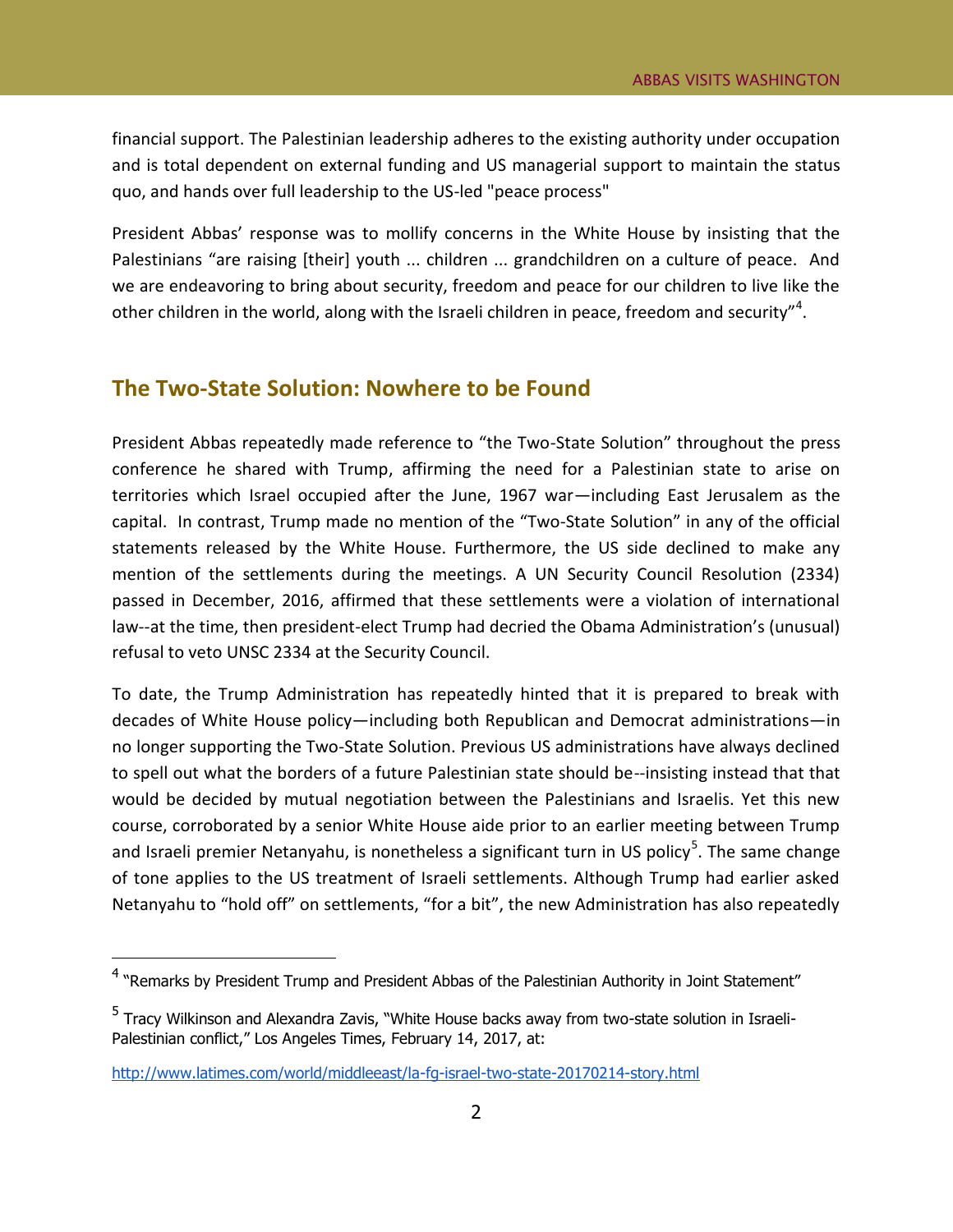claimed that the existence of Israeli settlements on the West Bank, while "unhelpful", do not necessarily represent an obstacle to peace<sup>6</sup>.

### **The Trump Approach**

 $\overline{a}$ 

Although President Trump casts himself as the international figure most capable of solving the Israeli-Palestinian conflict, he has yet to formulate a coherent, clear political plan to actually carry that out. His refusal to condone a Two-State solution merely compounds the confusion on this point. Trump has said that he will "do whatever is necessary" to bring about peace in the Middle East. Yet in the same breath, he stood back to say that no third party can impose a solution on the Israelis and Palestinians, be it the United States, or anybody else. Instead, Trump wants to relegate the United States to the role of "mediator" or "peace broker", and never offer a mechanism for the implementation of international law in such a way that will allow for the birth of a Palestinian state.

Nonetheless, it is clear that some within the Trump camp believe that executing an Israeli-Palestinian peace deal could form a pillar to a wider regional strategy, one aimed at tackling the twin foes of both Iran and Islamic extremism<sup>7</sup>. Seen from this angle, the Trump Administration may want to offer two-pronged incentives for the whole region. At one end, it is possible that Washington will hold out the promise of diplomatic normalization between Israel and the Arab Gulf states and what has often been called the "moderate" Arab camp. In parallel, the Trump Administration is likely to offer a carrot to its "moderate" Arab allies, acceding to greater American involvement in the Middle East. Specifically, Washington would help its Arab allies contain Iranian influence as well as limiting terrorism. In such a climate, Israel may be encouraged to offer greater concessions to the Palestinians. These concessions would ultimately afford the "Arab Moderate" camp the kind of public legitimacy it sorely needed to

 $^6$  Julian Borger and Peter Beaumont, "US: Israeli settlements no impediment to peace but may not be helpful," The Guardian, February 3, 2017, at:

[https://www.theguardian.com/world/2017/feb/03/trump-says-israeli-settlements-not-impediment-to](https://www.theguardian.com/world/2017/feb/03/trump-says-israeli-settlements-not-impediment-to-peace-but-expansion-unhelpful)[peace-but-expansion-unhelpful](https://www.theguardian.com/world/2017/feb/03/trump-says-israeli-settlements-not-impediment-to-peace-but-expansion-unhelpful)

 $^7$  Ian Fisher and Ben Hubbard, "Trump's Shift to `Outside-In' Strategy for Mideast Peace Is a Long Shot," The New York Times, February 14, 2017, at:

<https://www.nytimes.com/2017/02/14/world/middleeast/israel-palestinians-donald-trump.html>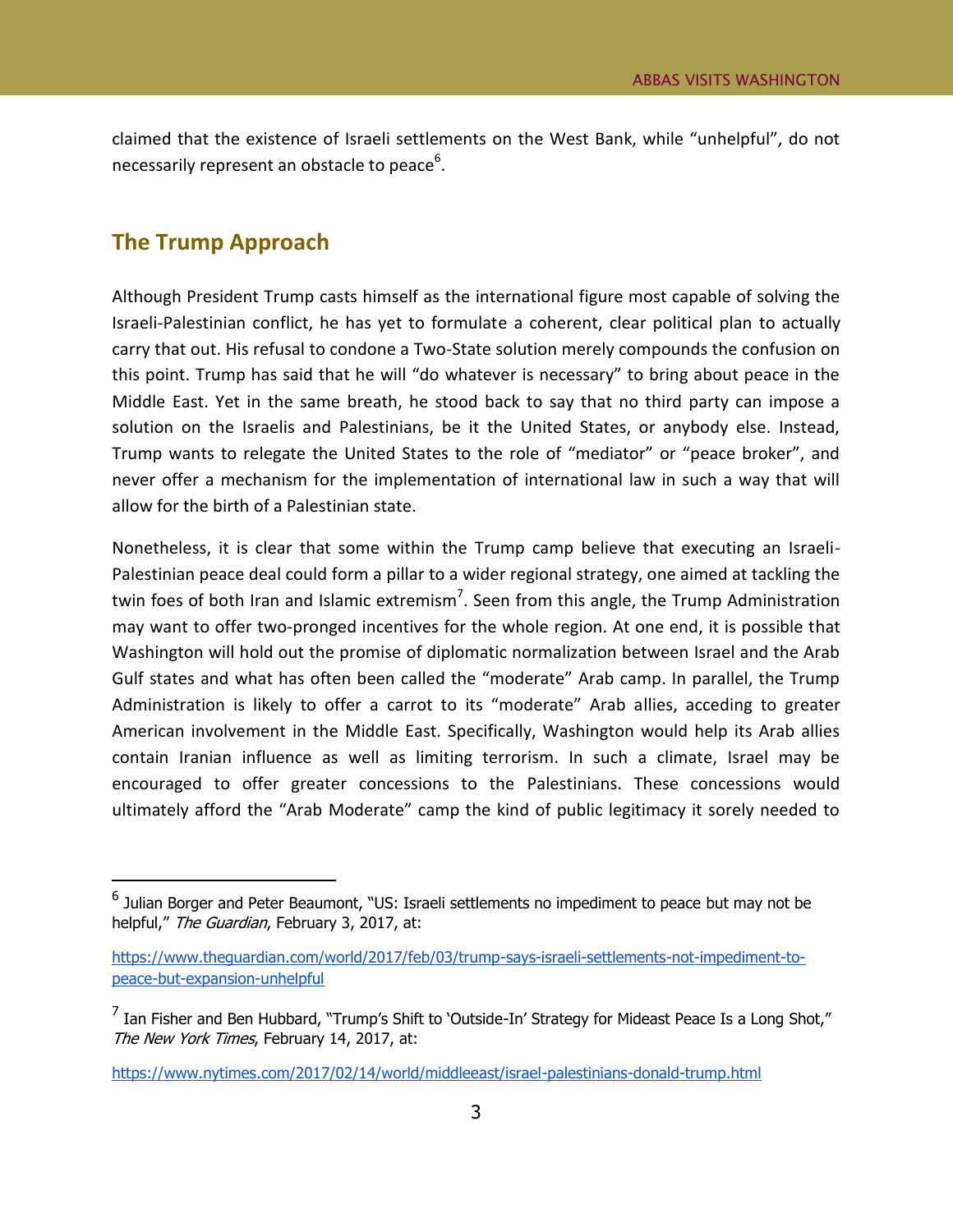take its reconciliation with Israel further, perhaps even to the level of an alliance with the Zionist state.

If successful, this "Trump Approach" to the Middle East will afford the PNA the kind of diplomatic and political cover—and the prospect of financing from the Gulf states—which they would need to make some final concessions of their own<sup>8</sup>. The cheerleaders of this approach in the Middle East have yet to explain what is left for the Palestinians to give away. Indeed, for the Israelis, the Trump Approach offers an entirely different vantage point. For Tel Aviv, the prospect of an Israeli-Arab alliance, under American aegis, could be the justification they want for the final marginalization of the Palestinian cause, which will no longer be the stumbling block for Arab-Israeli normalization.

#### **Conclusion**

 $\overline{a}$ 

Many observers are skeptical of the Trump Administration's ability to carry out what a string of previous administrations have so far failed to. These doubts are based on the current White House's lack of will to bring about Israeli-Palestinian peace or a credible plan to do so. Furthermore, the team entrusted by the president to bring about peace in the Middle East, led by Trump's son-in-law Jared Kushner and his former real estate attorney and present envoy to the region, Jason Greenblatt, is as ignorant as Trump is when it comes to the intricacies of the conflict. Together with the current US Ambassador to Israel, David Friedman, Kushner and Greenblatt are staunch Israel loyalists operating within Washington. In light of all this, Abbas' optimism about the ability of the US President to bring about a "historic" peace agreement in Palestine seems woefully misplaced. Ironically, one of the few people to echo Abbas' optimism is White House Spokesman Sean Spicer. When asked about Trump's chances of ending the Palestinian-Israeli conflict, he said: "The relationships and the foundation that the President is rebuilding are going to pay huge dividends for this country in terms of our economic interest, our national security interest. But this President's style is one to develop a personal bond with individuals"<sup>9</sup>.

<sup>&</sup>lt;sup>8</sup> [Hussein Ibish](https://www.theatlantic.com/author/hussein-ibish/), "Trump Just Got Palestinians' Hopes Up," *The Atlantic*, May 4, 2017, at:

<https://www.theatlantic.com/international/archive/2017/05/trump-abbas-palestinians/525441/>

<sup>&</sup>lt;sup>9</sup> "Press Briefing by Press Secretary Sean Spicer," The White House, Office of the Press Secretary, May 03, 2017, at: